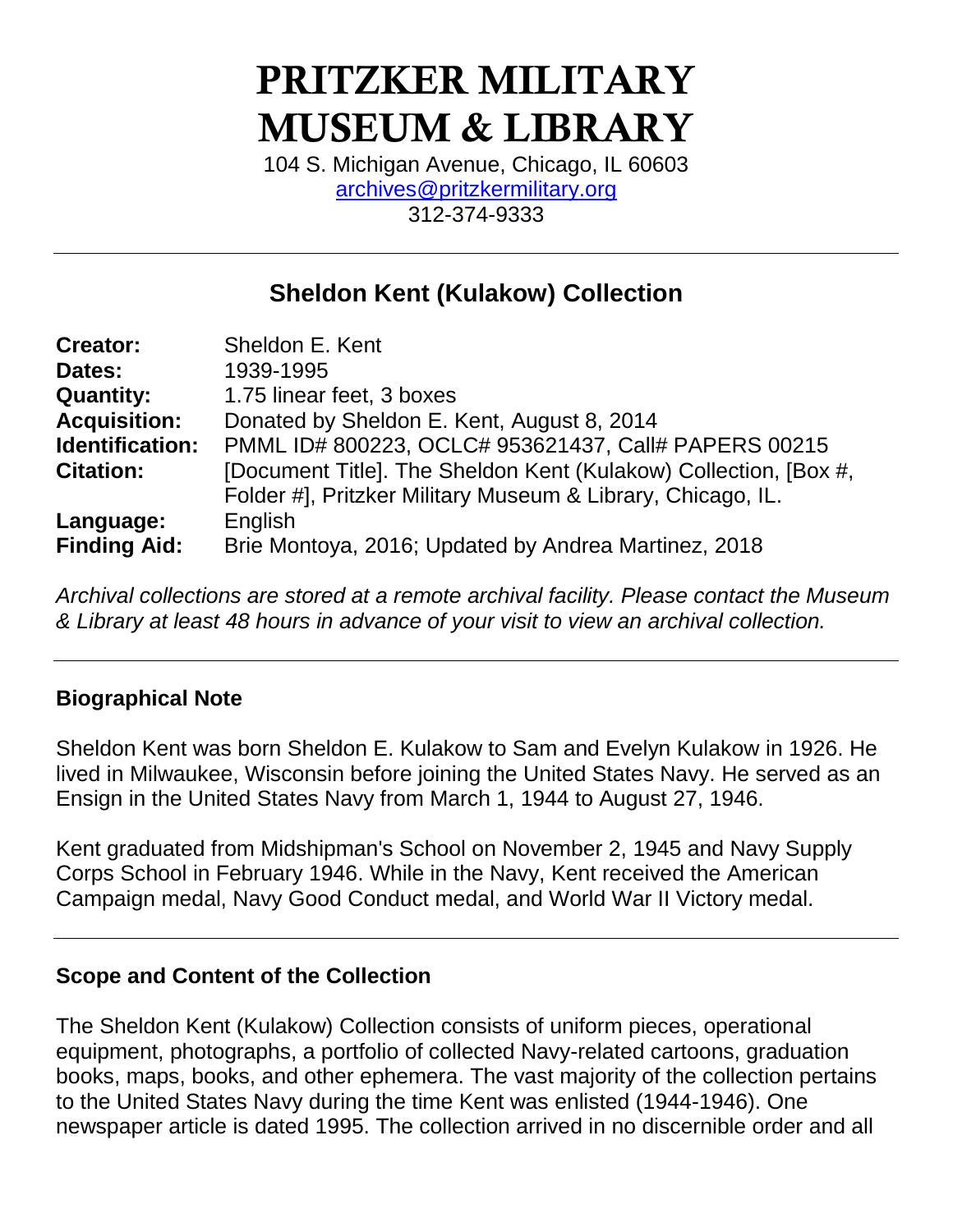items were reorganized by museum staff. Uniform items were separated from the collection, as well as signal cards, two maps, and a book.

# **Arrangement**

The collection arrived in no discernible order. Staff has arranged the collection. The collection consists of three series:

## **Series One: Biographical Materials**

This series contains various materials pertaining to Kent's time in the United States Navy. It includes a program, ticket, and books for his military schooling and graduations, a card noting his time of service is complete, and information Kent received on the ranks, insignia and a food conservation program of the US Navy.

# **Series Two: The Supply Corps Portfolio**

This series contains clippings of cartoons that were arranged in a portfolio folder. The original cover was non-archival and removed from the collection. Pages were kept in original order. The fronts and backs of pages were given their own number. The majority of pages seem to be taken from a monthly US Navy newsletter.

#### **Series Three: Ephemera**

This series consists of magazines, books, photocopies of photographs and newspaper clippings, black and white photographs, and miscellaneous ephemera. The books that remain with the collection are already included in PMML's holdings. The original photographs seen on the photocopied pages were not included with the collection.

## **Rights**

Copyrights held by Sheldon E. Kent were transferred to the Pritzker Military Library. All other rights are held by the author or publisher. Users assume responsibility for following copyright laws as established by US Code Title 17.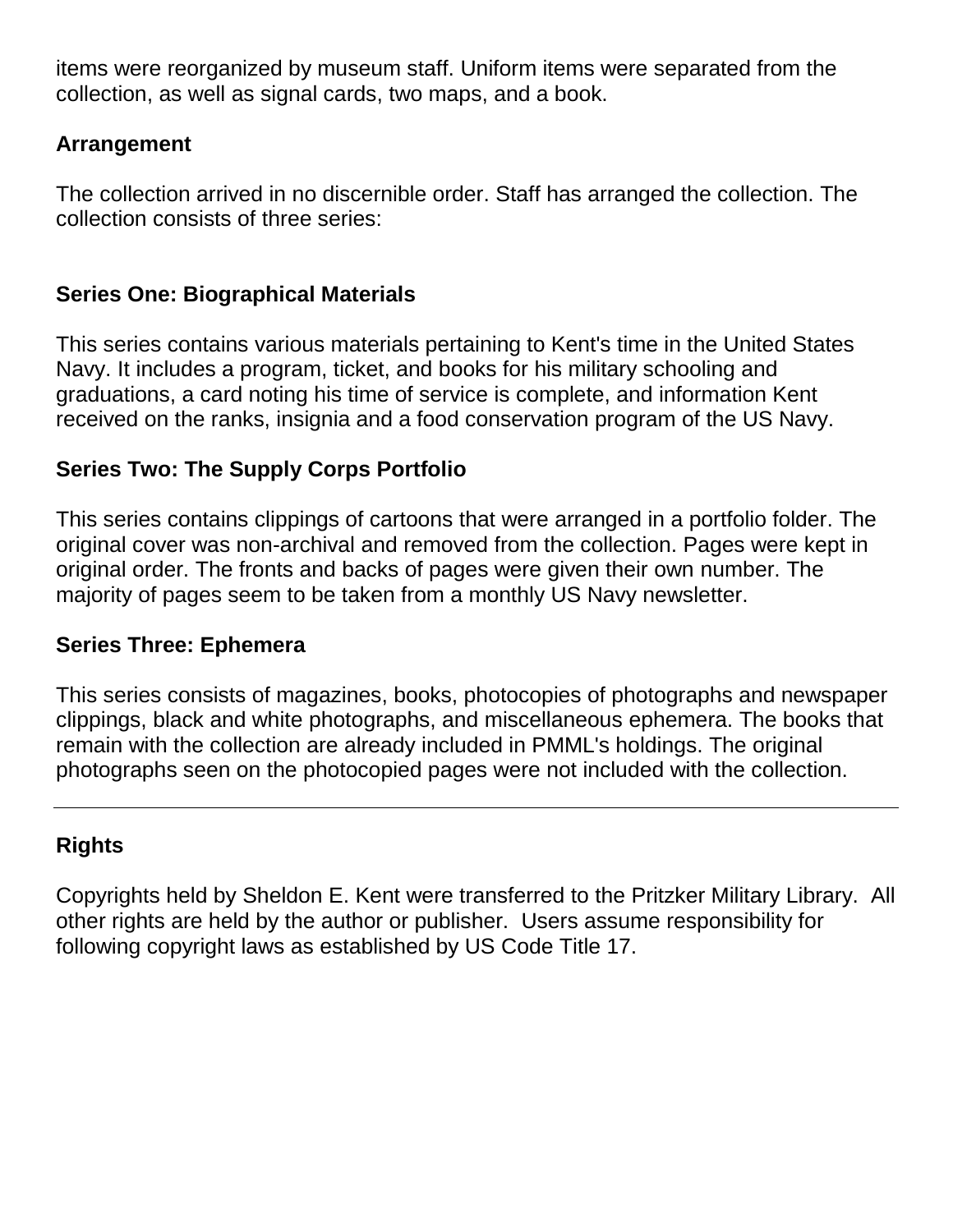# **Separations**

| <b>Item ID</b> | Call<br><b>Number</b> | <b>Description</b>                                                                                                                                        | <b>Location</b>          |
|----------------|-----------------------|-----------------------------------------------------------------------------------------------------------------------------------------------------------|--------------------------|
| 800223216      |                       | Set of International Signalcards                                                                                                                          | Operational<br>Equipment |
| 800223217      |                       | Ribbon bar with (from L to R) American<br>Campaign Military Ribbon, Navy Good<br>Conduct Medal Ribbon, and World War II<br><b>Victory Military Ribbon</b> | Trays                    |
| 800223218      |                       | Button - University of Wisconsin-Madison<br>Navy 12                                                                                                       | Trays                    |
| 800223219      |                       | Pin - Navy Ensign                                                                                                                                         | Trays                    |
| 800223220      |                       | Pin - Navy Officer's Crest                                                                                                                                | <b>Trays</b>             |
| 800223221      |                       | <b>Pin - Navy Aviation Cadet</b>                                                                                                                          | <b>Trays</b>             |
| 800223222      |                       | <b>Pin - Navy Aviation Cadet</b>                                                                                                                          | <b>Trays</b>             |
| 800223223      |                       | Pin - Boy Scout fleur de lis                                                                                                                              | <b>Trays</b>             |
| 800223224      |                       | Button - American Legion                                                                                                                                  | <b>Trays</b>             |
| 800223225      |                       | <b>Button - USNR</b>                                                                                                                                      | <b>Trays</b>             |
| 800223226      |                       | Pin - US Navy Supply Corps                                                                                                                                | <b>Trays</b>             |
| 800223227      |                       | Button - gold with eagle and anchor                                                                                                                       | Trays                    |
| 800223228      |                       | Button - gold with eagle and anchor                                                                                                                       | Trays                    |
| 800223229      |                       | Button - black with eagle and anchor;<br>small                                                                                                            | Trays                    |
| 800223230      |                       | Button - black with eagle and anchor;<br>small                                                                                                            | Trays                    |
| 800223231      |                       | Button - black with eagle and anchor;<br>small                                                                                                            | Trays                    |
| 800223232      |                       | Button - black with eagle and anchor;<br>small                                                                                                            | Trays                    |
| 800223233      |                       | Pin - gold with eagle                                                                                                                                     | Trays                    |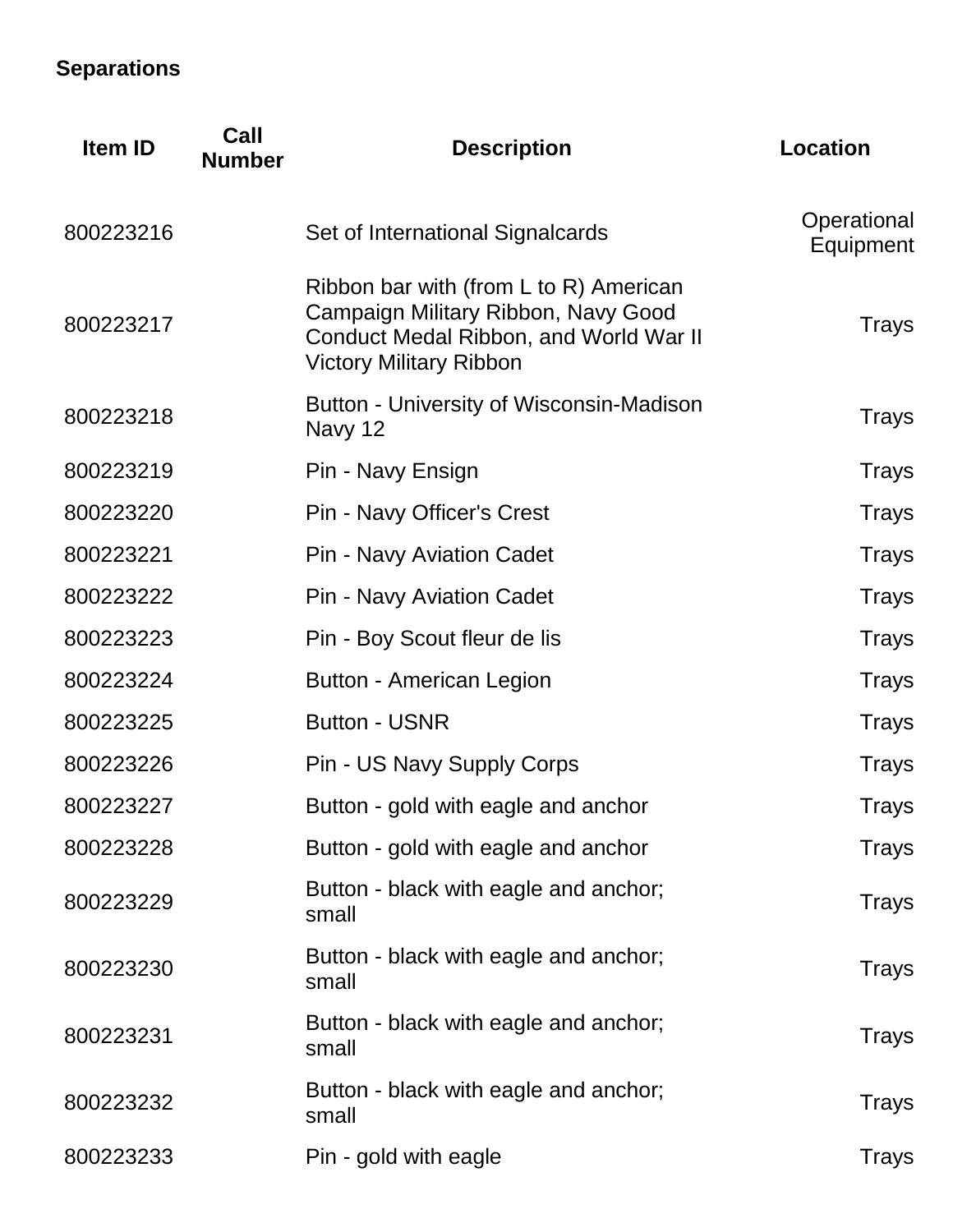| 800223234 | Chained buttons - gold with eagle and<br>anchor                                    | Trays           |
|-----------|------------------------------------------------------------------------------------|-----------------|
| 800223235 | Chained buttons - gold with eagle and<br>anchor                                    | Trays           |
| 800223236 | Button - black with eagle and anchor;<br>large                                     | Trays           |
| 800223237 | Button - black with eagle and anchor;<br>large                                     | Trays           |
| 800223238 | Button - black with eagle and anchor;<br>large                                     | Trays           |
| 800223239 | Gray Officer's cap - nametag inside reads<br>"Sheldon E. Kulakow, Ensign USNR"     | <b>Uniforms</b> |
| 800223240 | Dress Blue black cap - stamp inside reads<br>"U.W.-644" and handwritten "S.E.K."   | <b>Uniforms</b> |
| 800223241 | White cotton cap                                                                   | <b>Uniforms</b> |
| 800223242 | Dress Blue white cap                                                               | <b>Uniforms</b> |
| 800223243 | SP Armband - black with yellow lettering                                           | Uniforms        |
| 800223244 | Slate Gray Shoulder Marks (4) in box                                               | Uniforms        |
| 800223245 | Map - Naval Air Bases, 12 N.D., N.A.S.,<br>Alameda, California; approved 8/25/1944 | <b>Maps</b>     |
| 800223246 | Map - Hydrographic Office Training Chart,<br><b>Number 11,035</b>                  | <b>Maps</b>     |
| 800223247 | Beans, Bullets, and Black Oil by Worrall<br><b>Reed Carter</b>                     | <b>Books</b>    |
|           |                                                                                    |                 |

# **Key Subjects**

This collection is indexed under the following headings in the Library's online catalog. Researchers interested in materials about related topics, persons, or places should search the catalog using these subject headings.

# **Subjects**

United States. -- Navy.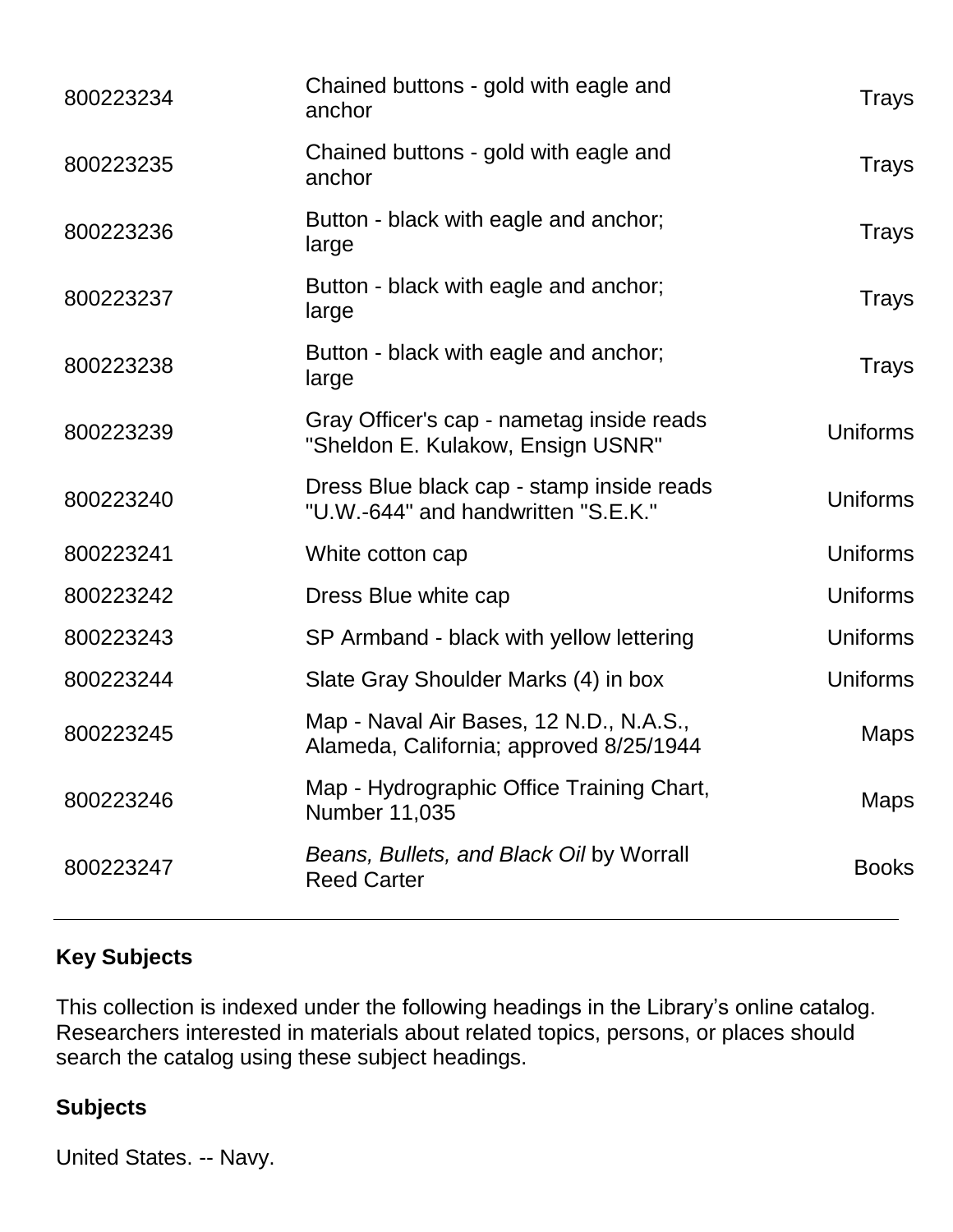United States. -- Navy -- Periodicals. V-E Day, 1945. World War, 1939-1945 -- Humor.

# **Container List**

| Box | <b>Folder</b>       | Item ID#  | <b>Title</b>                                                                                                     | <b>Dates</b> |
|-----|---------------------|-----------|------------------------------------------------------------------------------------------------------------------|--------------|
|     |                     |           | <b>Series One: Biographical Materials,</b><br>1943-1946                                                          |              |
| 1   | 1                   |           | <b>Navy Service Materials</b>                                                                                    | 1945-1946    |
|     |                     | 800223001 | Program for the Navy V-12 Unit's Sixth<br>Commencement                                                           | 6/23/1945    |
|     |                     | 800223002 | Ticket to the Graduation Exercises of the<br>Eleventh Class, United States Naval<br>Reserve, Midshipman's School | 11/2/1945    |
|     |                     | 800223003 | Certificate of Satisfactory Service in the<br><b>United States Navy card</b>                                     | c. 8/27/1946 |
| 1   | $\overline{2}$      |           | <b>Military-Issued Documents</b>                                                                                 | 1943, n.d.   |
|     |                     | 800223004 | Summary of Ranks and Rates of the U.S.<br><b>Navy</b>                                                            | 5/1943       |
|     |                     | 800223005 | "The Marker Center Procurement<br>Program: Its Advantages"                                                       | n.d.         |
| 1   | 3                   |           | <b>Military-Issued Documents</b>                                                                                 | 1944         |
|     |                     |           | 800223006 Naval Orientation, NAVPERS 16138                                                                       | 10/1944      |
|     | <b>No</b><br>folder |           | <b>Military-Issued Documents</b>                                                                                 | 1945         |
|     |                     | 800223007 | Capstan book, Notre Dame, USNRMS                                                                                 | 1945         |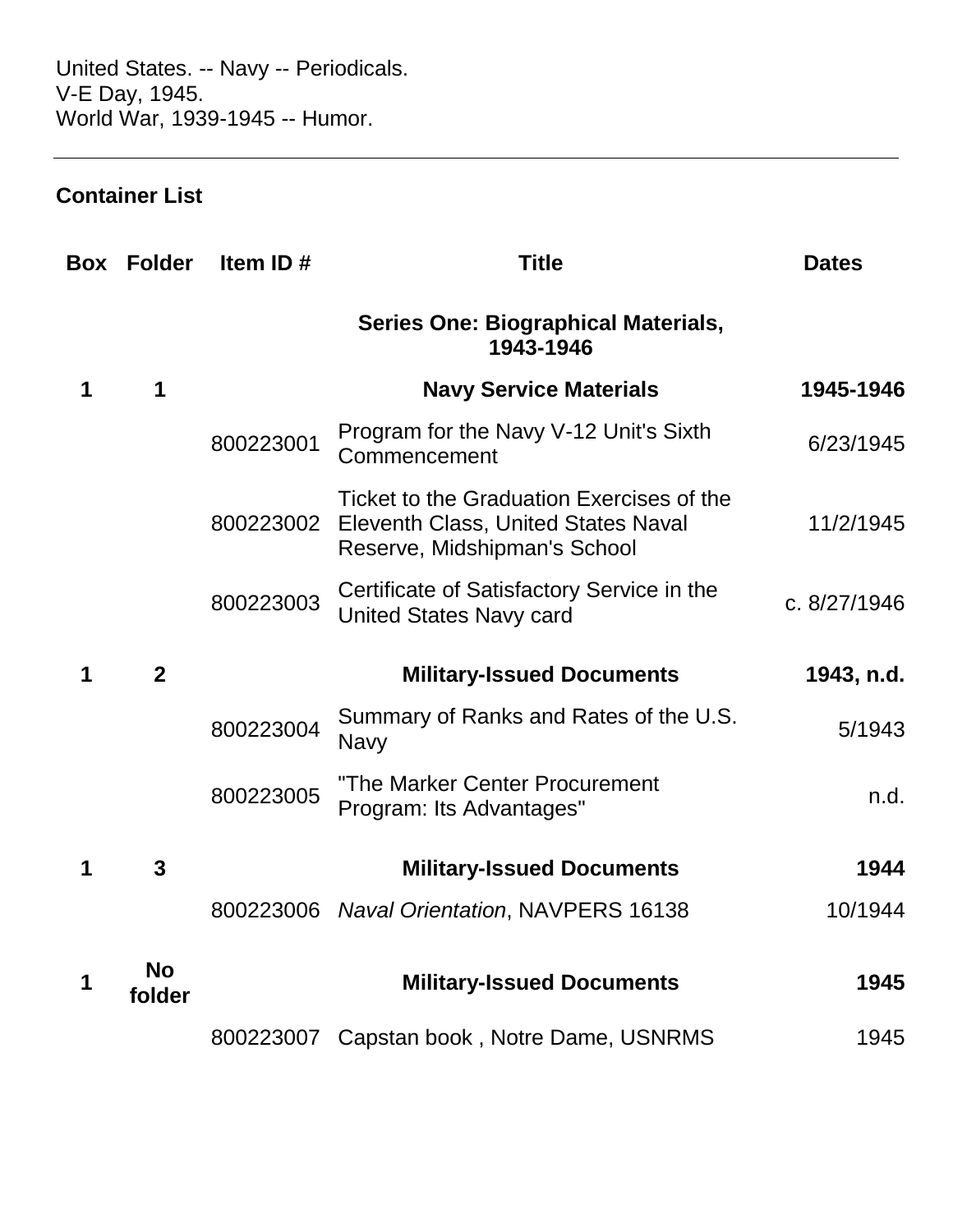| 1 | <b>No</b><br>folder     |           | <b>Military-Issued Documents</b>                                                                                                                                    | 1946   |
|---|-------------------------|-----------|---------------------------------------------------------------------------------------------------------------------------------------------------------------------|--------|
|   |                         | 800223008 | Yearbook for the Class of February 1946,<br>Navy Supply Corps School, Harvard<br><b>University</b>                                                                  | 2/1946 |
| 1 | $\overline{\mathbf{4}}$ |           | <b>Series Two: The Supply Corps</b><br>Portfolio, 1944-1946                                                                                                         |        |
|   |                         | 800223009 | "The Bumblebee Cannot Fly" - originally<br>taped to inside cover                                                                                                    | n.d.   |
|   |                         |           | 800223010 Page 1 - "Ready for Sea"                                                                                                                                  | n.d.   |
|   |                         |           | 800223011 Page 2 - [blank]                                                                                                                                          | n.d.   |
|   |                         | 800223012 | Page 3 - cartoon of a sailor swabbing the<br>deck                                                                                                                   | n.d.   |
|   |                         |           | 800223013 Page 4 - [blank]                                                                                                                                          | n.d.   |
|   |                         | 800223014 | Page 5 - cartoon by Lew Schwartz on<br>page 66, "Guess the boys don't care for<br>Mr. Martin's chow."; cartoon by Deisel on<br>page 62, "Been Here Long, Sir?"      | 1946   |
|   |                         |           | 800223015 Page 6 - [blank]                                                                                                                                          | n.d.   |
|   |                         | 800223016 | Page 7 - cartoon by Lew Schwartz,<br>"Yeah, me mudder sent it to me inna<br>letter."; cartoon by Lew Schwartz, "Auntie<br>Scuttle"                                  | 1946   |
|   |                         |           | 800223017    Page 8 - [blank]                                                                                                                                       | n.d.   |
|   |                         | 800223018 | Page 9 - series of 5 cartoons; cartoon by<br>Ketcham, "When you signed a Savings<br>Bond Allotment -- you only<br>THEORETICALLY became part owner of<br>this ship." | n.d.   |
|   |                         |           | 800223019 Page 10 - [blank]                                                                                                                                         | n.d.   |
|   |                         |           | 800223020 Page 11 - series of 10 cartoons by Deisel                                                                                                                 | n.d.   |
|   |                         |           | 800223021 Page 12 - [blank]                                                                                                                                         | n.d.   |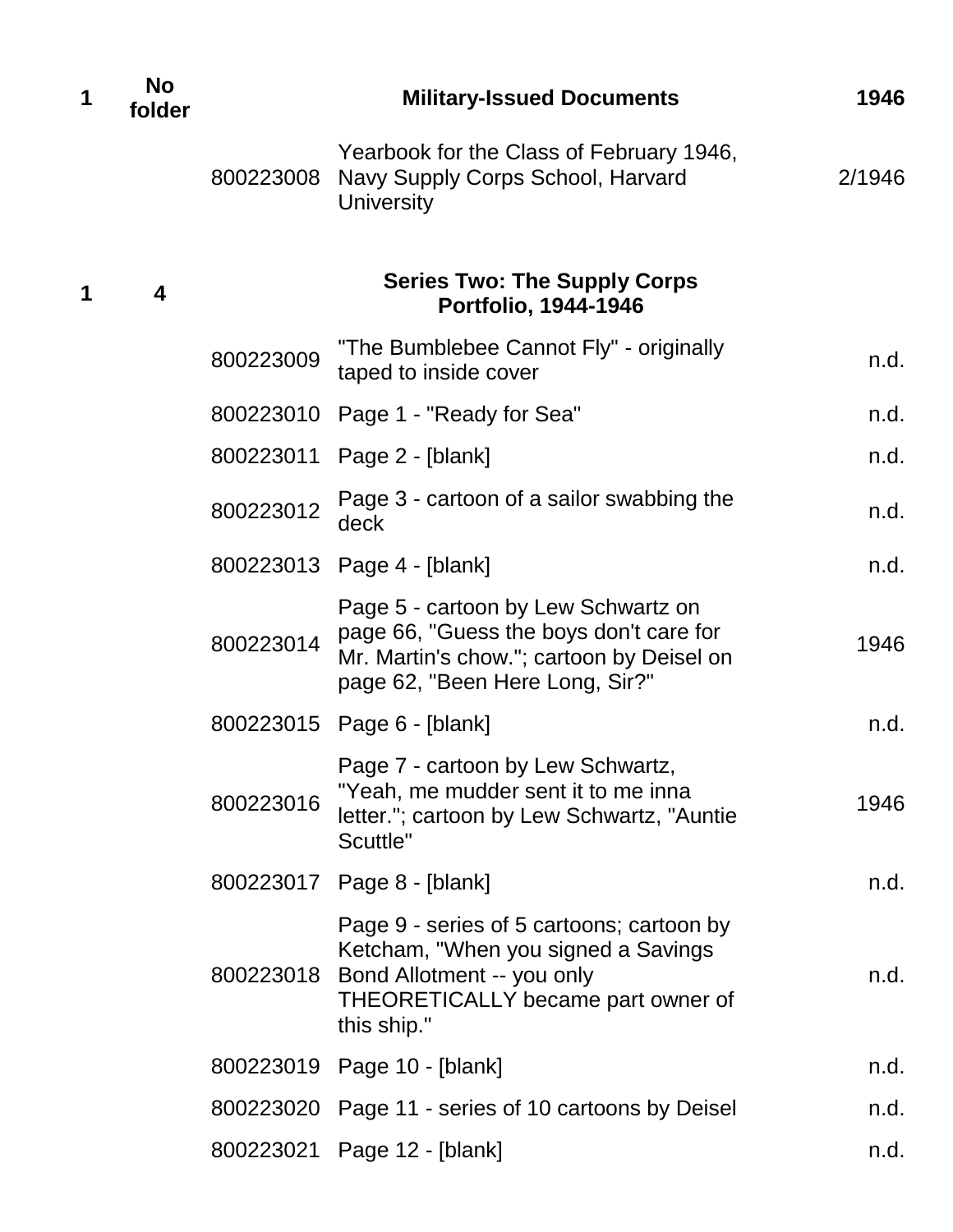| 800223022 | Page 13 - cartoon by Mo Martindale, "I've<br>reconsidered your leave request,<br>McGowski, and have decided to give you<br>30 days travel time, effective<br>immediately!"                                                                                                  | n.d. |
|-----------|-----------------------------------------------------------------------------------------------------------------------------------------------------------------------------------------------------------------------------------------------------------------------------|------|
|           | 800223023 Page 14 - [blank]                                                                                                                                                                                                                                                 | n.d. |
| 800223024 | Page 15 - cartoon by Ketcham, "His wife<br>wants to use their Savings Bonds for a<br>round-the-world cruise."; cartoon by Lew<br>Schwartz, "O.K. I give up! Let's see<br>something in blue serge!"; cartoon by K.,<br>"I think he said he liked his bonds well<br>stacked!" | 1946 |
|           | 800223025 Page 16 - [blank]                                                                                                                                                                                                                                                 | n.d. |
| 800223026 | Page 17 - cartoon by Deisel & Doran,<br>"Conserving food's an all hands task. []"                                                                                                                                                                                           | n.d. |
| 800223027 | Page 18 - cartoon by Deisel, "Praise<br>publicly. Blame privately."                                                                                                                                                                                                         | n.d. |
| 800223028 | Page 19 - newsletter page 18 showing<br>"New series of Navy food conservation<br>posters"                                                                                                                                                                                   | n.d. |
| 800223029 | Page 20 - newsletter page 17, two<br>articles, including "New food conservation<br>posters available"                                                                                                                                                                       | n.d. |
| 800223030 | Page 21 - newsletter page 19 showing<br>four food conservation posters                                                                                                                                                                                                      | n.d. |
| 800223031 | Page 22 - newsletter page 20 showing<br>"Procedure for assembling pay calculator"                                                                                                                                                                                           | n.d. |
| 800223032 | Page 23 - newsletter page 26 showing<br>the "Fourth series of food conservation<br>posters"                                                                                                                                                                                 | n.d. |
| 800223033 | Page 24 - newsletter page 25, three<br>articles including "Fourth series of food<br>conservation posters available"                                                                                                                                                         | n.d. |
| 800223034 | Page 25 - newsletter page 27 showing<br>four food conservation posters                                                                                                                                                                                                      | n.d. |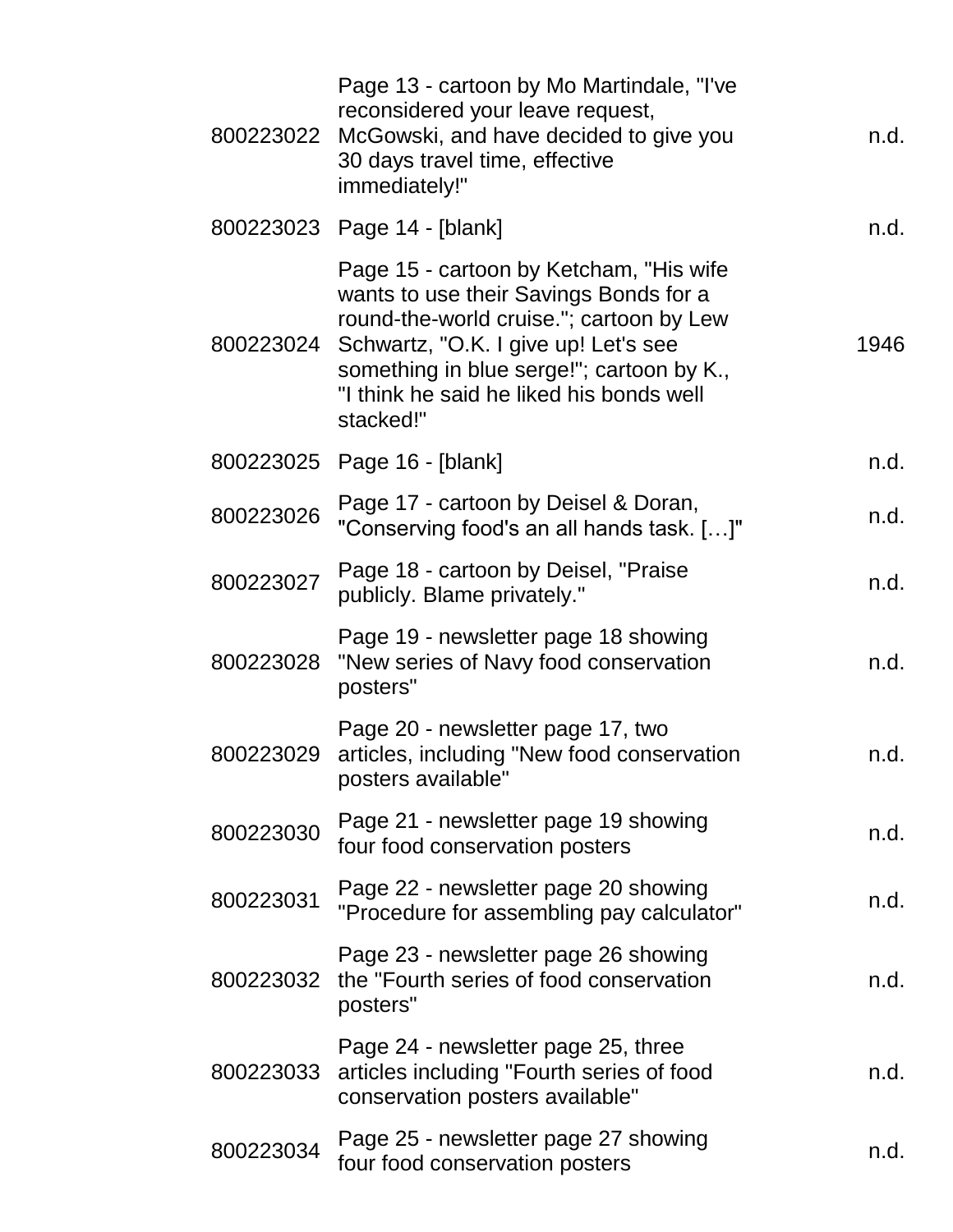|           | 800223035 Page 26 - newsletter page 28                                                 | n.d.           |
|-----------|----------------------------------------------------------------------------------------|----------------|
| 800223036 | Page 27 - newsletter page 26 showing<br>the "Fifth series of Navy food posters"        | n.d.           |
| 800223037 | Page 28 - newsletter page 25                                                           | n.d.           |
| 800223038 | Page 29 - newsletter page 27, " Now<br>available for ships and stations"               | n.d.           |
| 800223039 | Page 30 - newsletter page 28                                                           | n.d.           |
| 800223040 | Page 31 - newsletter page 43, cartoon by<br>Chesney + Lawrence "Eggburt"               | n.d.           |
| 800223041 | Page 32 - newsletter page 44                                                           | n.d.           |
| 800223042 | Page 33 - newsletter page 43 cartoon by<br>Chesney and Lawrence "Eggburt"              | c. 3/1944      |
| 800223043 | Page 34 - newsletter page 44                                                           | c. 3/1944      |
| 800223044 | Page 35 - newsletter page 36, cartoon by<br>Chesney + Lawrance "Eggburt"               | 2/194[?]       |
| 800223045 | Page 36 - newsletter page 35                                                           | 2/194[?]       |
| 800223046 | Page 37 - newsletter page 47, cartoon by<br>Chesney & Lawrance "Eggburt"               | n.d.           |
| 800223047 | Page 38 - cartoons by Brander & Seifert<br>"Corps Chat Oddities Along Supply<br>Lines" | n.d.           |
| 800223048 | Page 39 - newsletter page 42, cartoon by<br>Chesney & Lawrence "Eggburt"               | n.d.           |
| 800223049 | Page 40 - newsletter page 41                                                           | n.d.           |
| 800223050 | Page 41 - newsletter page 42, cartoon by<br>Chesney & Lawrance "Eggburt"               | n.d.           |
| 800223051 | Page 42 - newsletter page 41                                                           | n.d.           |
| 800223052 | Page 43 - newsletter page 51, cartoon by<br><b>Chesney and Lawrance "Eggburt"</b>      | c. 6/30/1944   |
| 800223053 | Page 44 - newsletter page 52                                                           | c. $6/30/1944$ |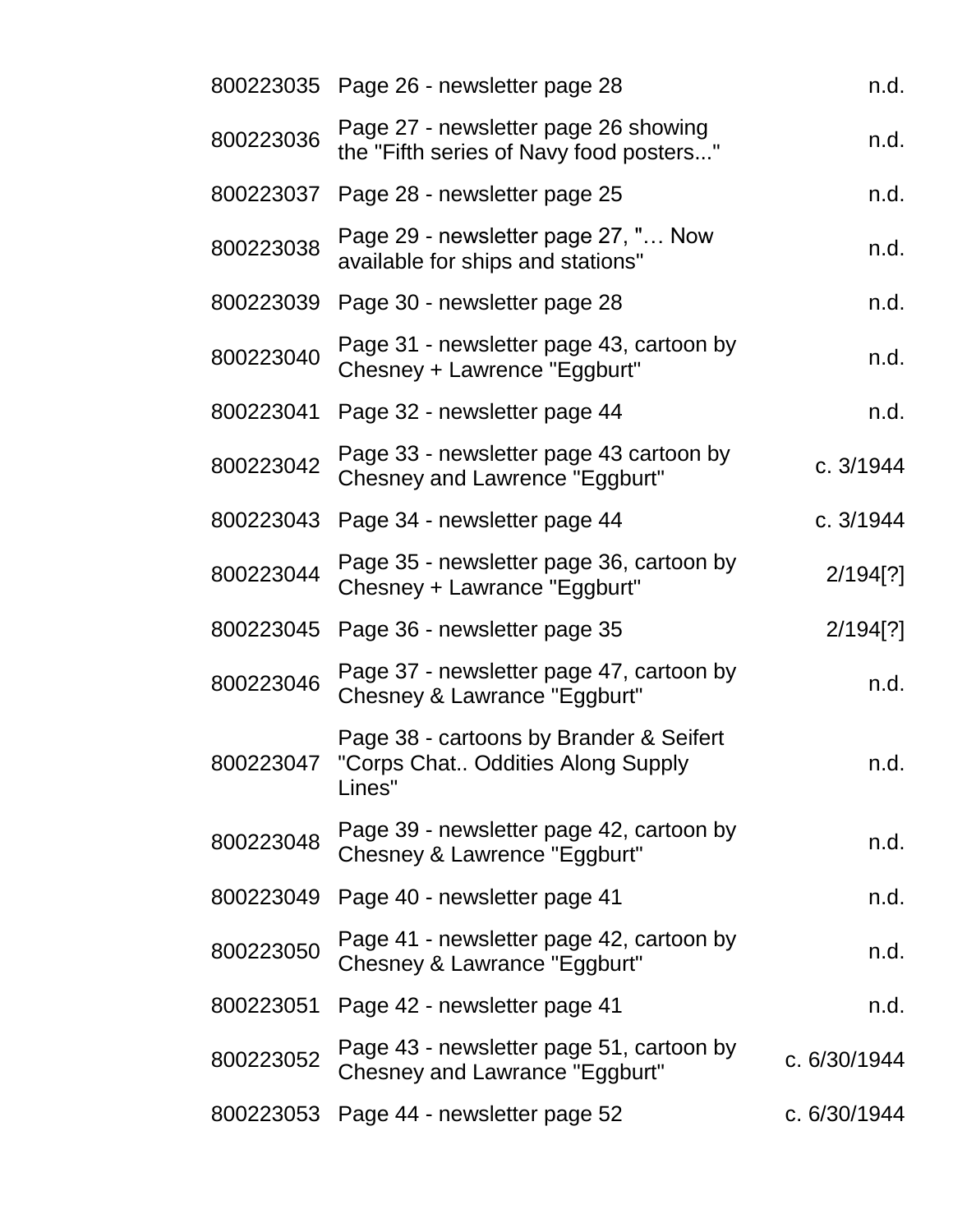| 800223054 | Page 45 - newsletter page 43, cartoon by<br>Chesney + Lawrence "Eggburt"               | c. 1/1944      |
|-----------|----------------------------------------------------------------------------------------|----------------|
| 800223055 | Page 46 - newsletter page 44                                                           | c. 1/1944      |
| 800223056 | Page 47 - newsletter page 36, cartoon by<br>Chesney & Lawrance "Eggburt"               | c. 7/5/1944    |
| 800223057 | Page 48 - newsletter page 35                                                           | c. 7/5/1944    |
| 800223058 | Page 49 - newsletter page 46, cartoon by<br>Chesney + Lawrence "Eggburt"               | c. 3/30/1944   |
| 800223059 | Page 50 - newsletter page 45                                                           | c. $3/30/1944$ |
| 800223060 | Page 51 - newsletter page 43, cartoon by<br>Chesney & Lawrance "Eggburt"               | n.d.           |
| 800223061 | Page 52 - cartoons by Brander & Seifert<br>"Corps Chat Oddities Along Supply<br>Lines" | n.d.           |
| 800223062 | Page 53 - newsletter page 59, cartoon by<br>Chesney & Lawrance "Eggburt"               | n.d.           |
| 800223063 | Page 54 - cartoons by Brander & Seifert<br>"Corps Chat Oddities Along Supply<br>Lines" | n.d.           |
| 800223064 | Page 55 - newsletter page 36, cartoon by<br>Chesney + Lawrance "Eggburt"               | n.d.           |
|           | 800223065 Page 56 - newsletter page 35                                                 | n.d.           |
| 800223066 | Page 57 - newsletter page 48, cartoon by<br>Chesney + Lawrance "Eggburt"               | n.d.           |
| 800223067 | Page 58 - newsletter page 47                                                           | n.d.           |
| 800223068 | Page 59 - newsletter page 48, cartoon by<br>Chesney + Lawrance "Eggburt"               | n.d.           |
| 800223069 | Page 60 - newsletter page 47                                                           | n.d.           |
| 800223070 | Page 61 - newsletter page 56, cartoon by<br>Chesney & Lawrance "Eggburt"               | n.d.           |
|           | 800223071 Page 62 - newsletter page 55                                                 | n.d.           |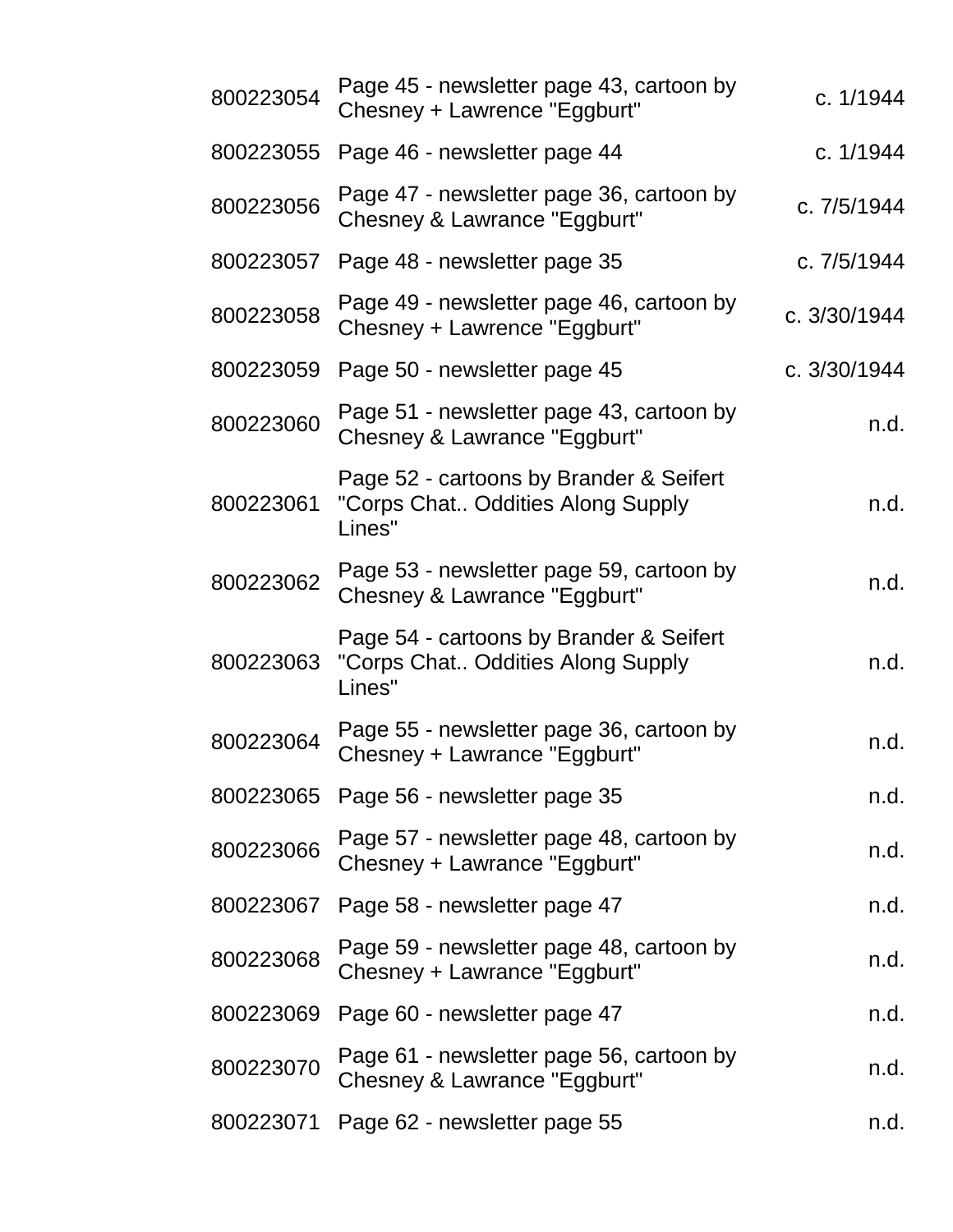| 800223072 | Page 63 - newsletter page 48, cartoon by<br>Chesney & Lawrance "Eggburt"                                                                             | 1/1945    |
|-----------|------------------------------------------------------------------------------------------------------------------------------------------------------|-----------|
| 800223073 | Page 64 - newsletter page 47                                                                                                                         | 1/1945    |
| 800223074 | Page 65 - newsletter page 59, cartoon by<br>Chesney & Lawrance "Eggburt"                                                                             | n.d.      |
| 800223075 | Page 66 - cartoons by Brander & Seifert<br>"Corps Chat Oddities Along Supply<br>Lines"                                                               | n.d.      |
| 800223076 | Page 67 - newsletter page 43, cartoon by<br>Chesney & Lawrance "Eggburt"                                                                             | n.d.      |
| 800223077 | Page 68 - cartoons by Brander & Seifert<br>"Corps Chat Oddities Along Supply<br>Lines"                                                               | n.d.      |
| 800223078 | Page 69 - newsletter page 51, cartoon by<br>Chesney & Lawrance "Eggburt"                                                                             | 9/10/1945 |
| 800223079 | Page 70 - cartoons by Brander & Seifert<br>"Corps Chat Oddities Along Supply<br>Lines"                                                               | 9/10/1945 |
| 800223080 | Page 71 - newsletter page 67, cartoon by<br>Chesney "Eggburt"                                                                                        | n.d.      |
| 800223081 | Page 72 - "To avoid criticism, Do nothing,<br>Say nothing, Be nothing."                                                                              | n.d.      |
| 800223082 | Page 73 - newsletter page 59, cartoon by<br>Chesney "Eggburt"                                                                                        | n.d.      |
|           | 800223083 Page 74 - newsletter page 60                                                                                                               | n.d.      |
| 800223084 | Page 75 - newsletter page 24, cartoon by<br>Chesney, "After due deliberation, the<br>board has decided to act on your request<br>for inactive duty." | n.d.      |
|           | 800223085 Page 76 - newsletter page 23                                                                                                               | n.d.      |
| 800223086 | Page 77 - newsletter page 32, cartoon by<br>Chesney, "But Junior, Admiral Young<br>says it's the best fed Navy in the world!"                        | n.d.      |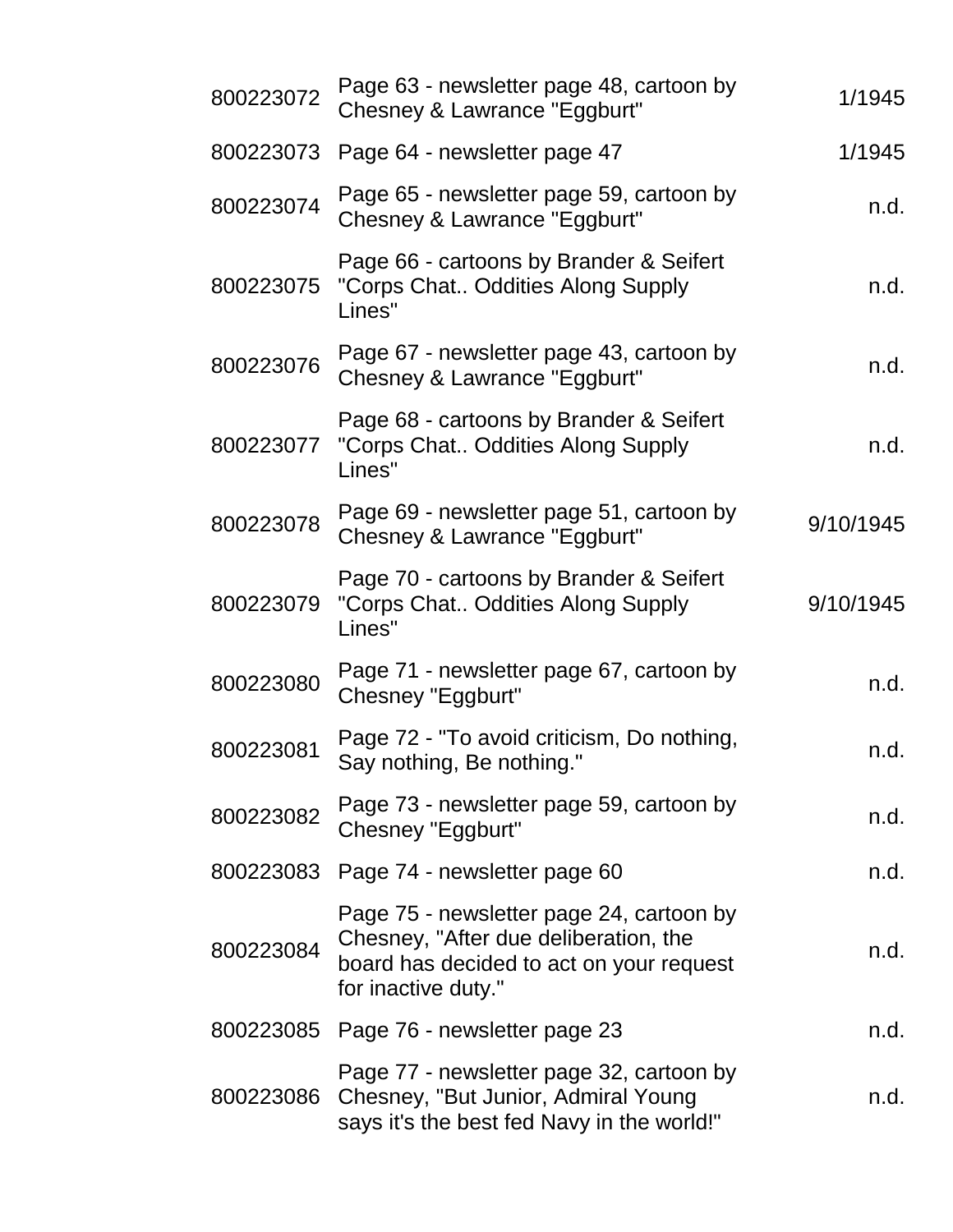| 800223087 | Page 78 - newsletter page 31, cartoon by<br>Brander, "Don't overload your truck. If<br>additional counter-weight is<br>neededlighten the load." | n.d.        |
|-----------|-------------------------------------------------------------------------------------------------------------------------------------------------|-------------|
| 800223088 | Page 79 - newsletter page 42, cartoon by<br>Chesney, "What makes you think sir, that<br>the food isn't up to standard?"                         | n.d.        |
| 800223089 | Page 80 - newsletter apge 41, cartoon by<br>Brander, "Drive slowly over railroad tracks<br>and rough surfaces."                                 | n.d.        |
| 800223090 | Page 81 - newsletter page 32, cartoon by<br>Chesney, "I'll sure feel a lot better when I<br>get that settlement of account from the<br>GAO."    | n.d.        |
| 800223091 | Page 82 - newsletter page 31                                                                                                                    | n.d.        |
| 800223092 | Page 83 - newsletter page 32, cartoon by<br>Chesney, "Sorry Sir!! We are fresh out of<br>jam!"                                                  | n.d.        |
| 800223093 | Page 84 - newsletter page 31, cartoon by<br>Brander, "Never two freight cars with fork<br>trucks. They'll finish by towing you."                | n.d.        |
| 800223094 | Page 85 - newsletter page 22, cartoon by<br>Chesney, "The monthly newsletter says<br>the must list for going overseas is as<br>follows: $[]$ "  | n.d.        |
| 800223095 | Page 86 - newsletter page 21, cartoon by<br>Wally Brander, "Don't jam your<br>brakesSkid marks are signs of bad<br>driving."                    | n.d.        |
| 800223096 | Page 87 - newsletter page 30, cartoon by<br>Chesney, "All I get from Washington is --<br>'Mairzy doats, dozydoates and<br>lidlelambsedivy'??!!" | c. 2/7/1944 |
| 800223097 | Page 88 - newsletter page 29                                                                                                                    | c. 2/7/1944 |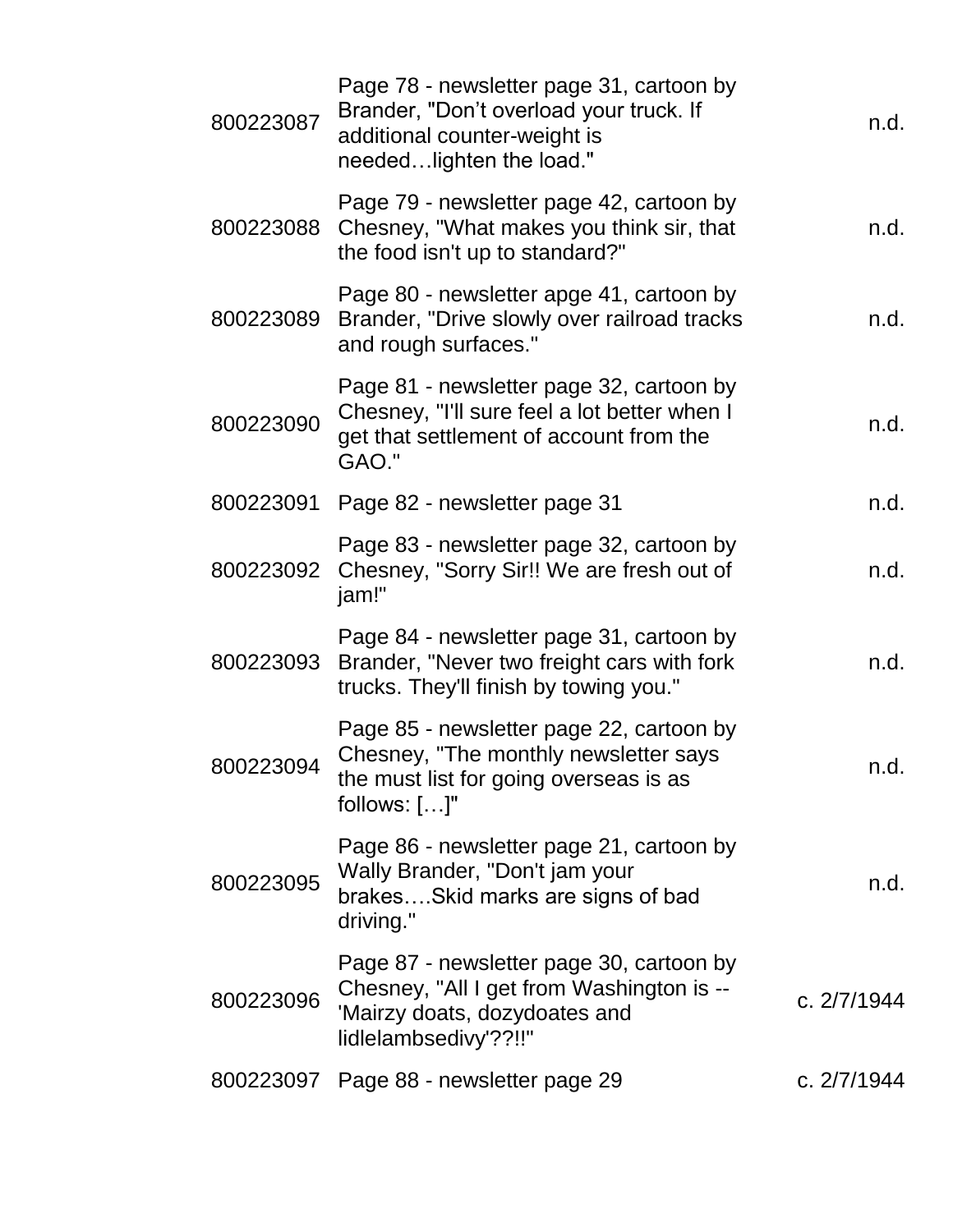| 800223098 | Page 89 - newsletter page 22, cartoon by<br>Chesney, a man standing outside the<br><b>Junior Officer Club</b>              | n.d.           |
|-----------|----------------------------------------------------------------------------------------------------------------------------|----------------|
|           | 800223099 Page 90 - newsletter page 21                                                                                     | n.d.           |
| 800223100 | Page 91 - newsletter page 26, cartoon by<br>Chesney Exeter, "God, sir, I swear there<br>was a golf course here yesterday!" | n.d.           |
|           | 800223101 Page 92 - newsletter page 25                                                                                     | n.d.           |
|           | Page 93 - newsletter page, cartoon by<br>800223102 Chesney, "The Navy rejected my<br>merchandise just once too often!"     | n.d.           |
|           | 800223103 Page 94 - newsletter page 9                                                                                      | n.d.           |
| 800223104 | Page 95 - newsletter page 20, cartoon by<br>Chesney, "A victim of that tired feeling,<br>Mr. Snodgrass?"                   | n.d.           |
| 800223105 | Page 96 - newsletter page 19, cartoon by<br>Branderm, "Never permit unauthorized<br>person to operate fork trucks."        | n.d.           |
| 800223106 | Page 97 - newsletter page 18, cartoon by<br>Chesney, "I still don't want any Spam!!"                                       | n.d.           |
|           | 800223107 Page 98 - newsletter page 17                                                                                     | n.d.           |
| 800223108 | Page 99 - newsletter page 9, cartoon by<br>Chesney, "Mr. Smith - can you help me<br>find my luggage!!"                     | n.d.           |
|           | 800223109 Page 100 - newsletter page 10                                                                                    | n.d.           |
| 800223110 | Page 101 - newsletter page 30, cartoon<br>by Chesney, "This is a war for survival.<br>$[]$ "                               | n.d.           |
|           | 800223111 Page 102 - newsletter page 29                                                                                    | n.d.           |
| 800223112 | Page 103 - newsletter page 44, cartoon<br>by Chesney, "When I think of what I could<br>be doing in Paris to-night-!"       | c. $6/30/1945$ |
|           | 800223113 Page 104 - newsletter page 43                                                                                    | c. 6/30/1945   |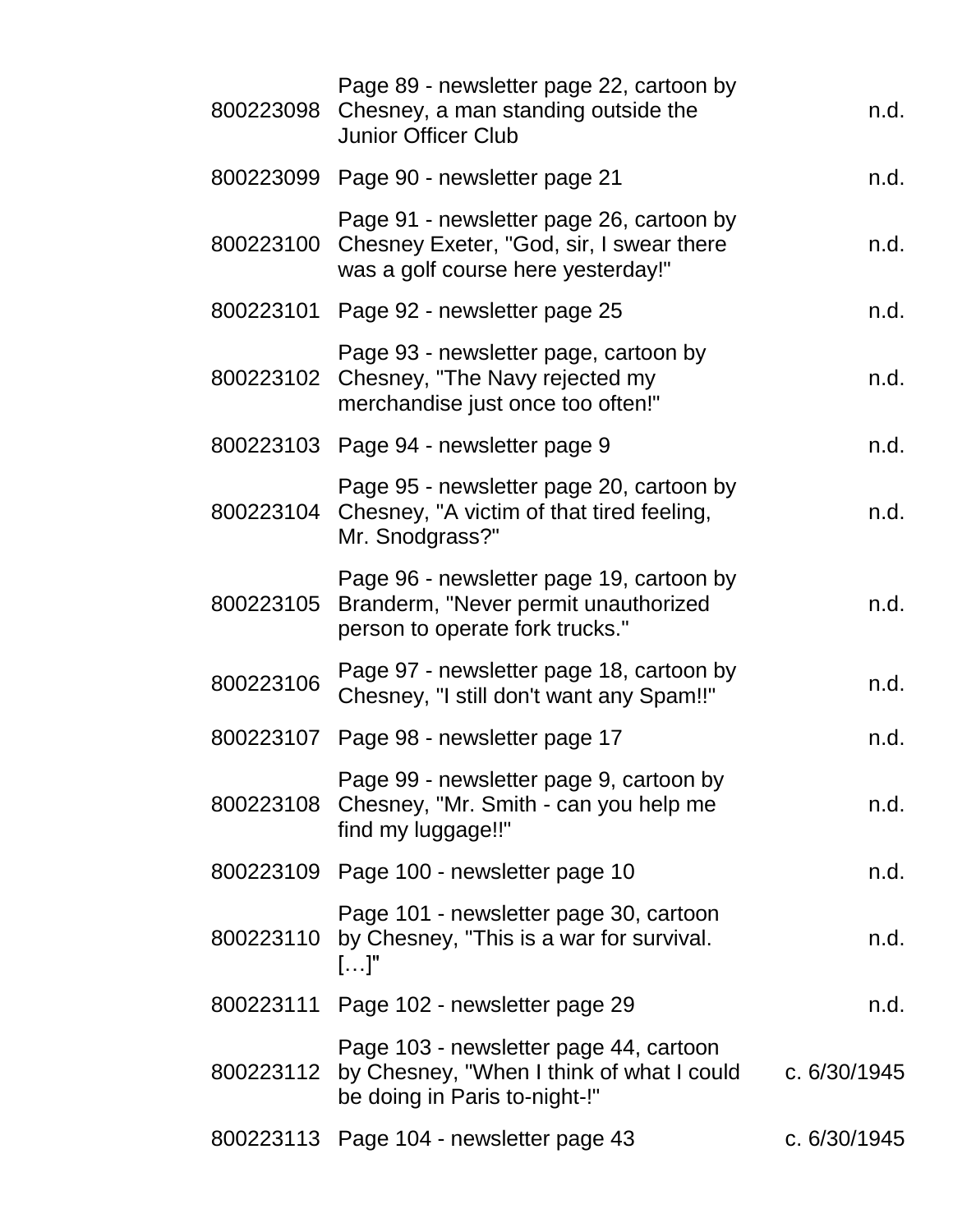| 800223114 | Page 105 - newsletter page 30, cartoon<br>by Chesney, "The Cap'n must have<br>forgotten he has been on duty to-night."                                                            | c. 1/8/1944 |
|-----------|-----------------------------------------------------------------------------------------------------------------------------------------------------------------------------------|-------------|
|           | 800223115 Page 106 - newsletter page 29                                                                                                                                           | c. 1/8/1944 |
| 800223116 | Page 107 - newsletter page 42, cartoon<br>by Chesney, old man and woman in bed<br>together                                                                                        | n.d.        |
|           | 800223117 Page 108 - newsletter page 41                                                                                                                                           | n.d.        |
| 800223118 | Page 109 - newsletter page 16, cartoon<br>by Chesney, "Let's pretend we're on a<br>desert island []"                                                                              | n.d.        |
| 800223119 | Page 110 - newsletter page 15                                                                                                                                                     | n.d.        |
| 800223120 | Page 111 - newsletter page 22, cartoon<br>by Chesney, "Commander - We're<br>serving beef stew without beef - so tell the<br>guests how lousy the food was on board<br>your ship!" | n.d.        |
| 800223121 | Page 112 - newsletter page 21                                                                                                                                                     | n.d.        |
| 800223122 | Page 113 - newsletter page 24, cartoon<br>by Chesney, "Just tell the Admiral you<br>want your leave at the same time I take<br>my vacation."                                      | n.d.        |
|           | 800223123 Page 114 - newsletter page 23                                                                                                                                           | n.d.        |
|           | Page 115 - newsletter page 10, cartoon<br>800223124 by Chesney, "Why, Ensign Smyth old<br>fellow, it's g-rand seeing you again."                                                  | n.d.        |
|           | 800223125 Page 116 - newsletter page 9                                                                                                                                            | n.d.        |
| 800223126 | Page 117 - newsletter page 36, cartoon<br>by Chesney, "I guess it's this way. I'll be<br>with my old battleship and you'll be with<br>your mother until I have enough points."    | n.d.        |
|           | 800223127 Page 118 - newsletter page 35                                                                                                                                           | n.d.        |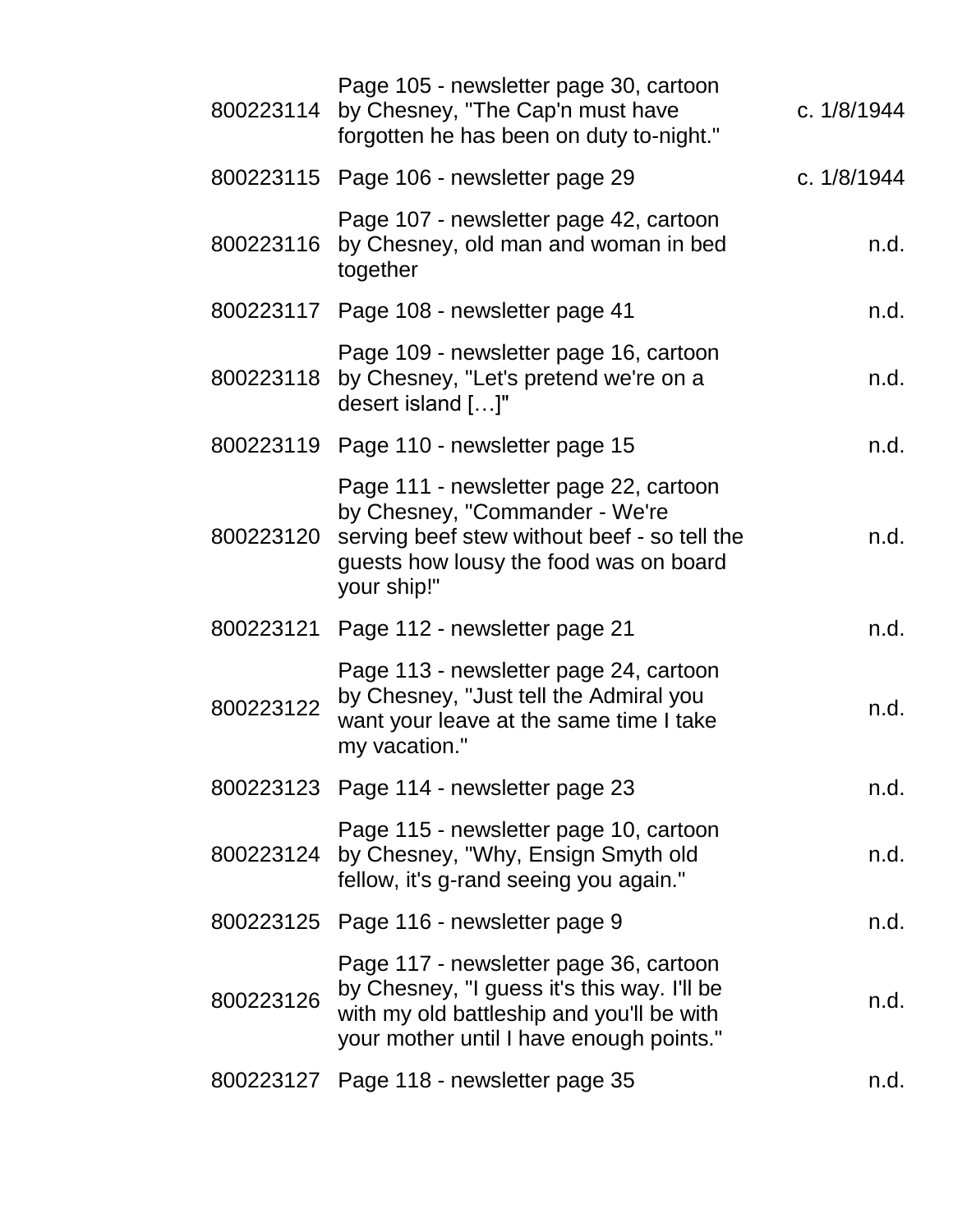| 800223128 | Page 119 - newsletter page 8, cartoon by<br>Chesney, "The housing situation is bad<br>here, isn't it?"                                                                                                      | n.d.         |
|-----------|-------------------------------------------------------------------------------------------------------------------------------------------------------------------------------------------------------------|--------------|
|           | 800223129 Page 120 - newsletter page 7                                                                                                                                                                      | n.d.         |
| 800223130 | Page 121 - newsletter page 6, cartoon by<br>Chesney, "Some night let's go for a ride in<br>the car!"                                                                                                        | c. 8/21/1944 |
|           | 800223131 Page 122 - newsletter page 5                                                                                                                                                                      | c. 8/21/1944 |
| 800223132 | Page 123 - newsletter page 6, cartoon by<br>Chesney, WAVES member trying on hats                                                                                                                            | c. 1/20/1944 |
| 800223133 | Page 124 - newsletter page 5                                                                                                                                                                                | c. 1/20/1944 |
| 800223134 | Page 125 - newsletter page 8, cartoon by<br>Chesney, woman in uniform holding a<br>bouquet walking towards a perfume<br>counter                                                                             | n.d.         |
| 800223135 | Page 126 - newsletter page 7                                                                                                                                                                                | n.d.         |
| 800223136 | Page 127 - newsletter page 10, cartoon,<br>"Stonewall, has that sailor gone home<br>yet?"                                                                                                                   | c. 7/1/1944  |
|           | 800223137 Page 128 - newsletter page 9                                                                                                                                                                      | c. 7/1/1944  |
| 800223138 | Page 129 - newsletter page 6, cartoon by<br>Chesney, woman studying the Sailors<br>Handbook while wrapping presents                                                                                         | 12/1/1944    |
| 800223139 | Page 130 - newsletter page 5                                                                                                                                                                                | c. 12/1/1944 |
| 800223140 | Page 131 - newsletter page 10, cartoon<br>by Chesney, "He looks awfully tired,<br>doesn't he?"                                                                                                              | n.d.         |
| 800223141 | Page 132 - newsletter page 9                                                                                                                                                                                | n.d.         |
| 800223142 | Page 133 - newsletter page 8, cartoon by<br>Chesney, "What!! 'You're reading the<br>PMGs' newsletter, and don't want a<br>date?!! ---Stay right there until I can get a<br>Doctor. You're a hospital case!" | c. 9/1/1944  |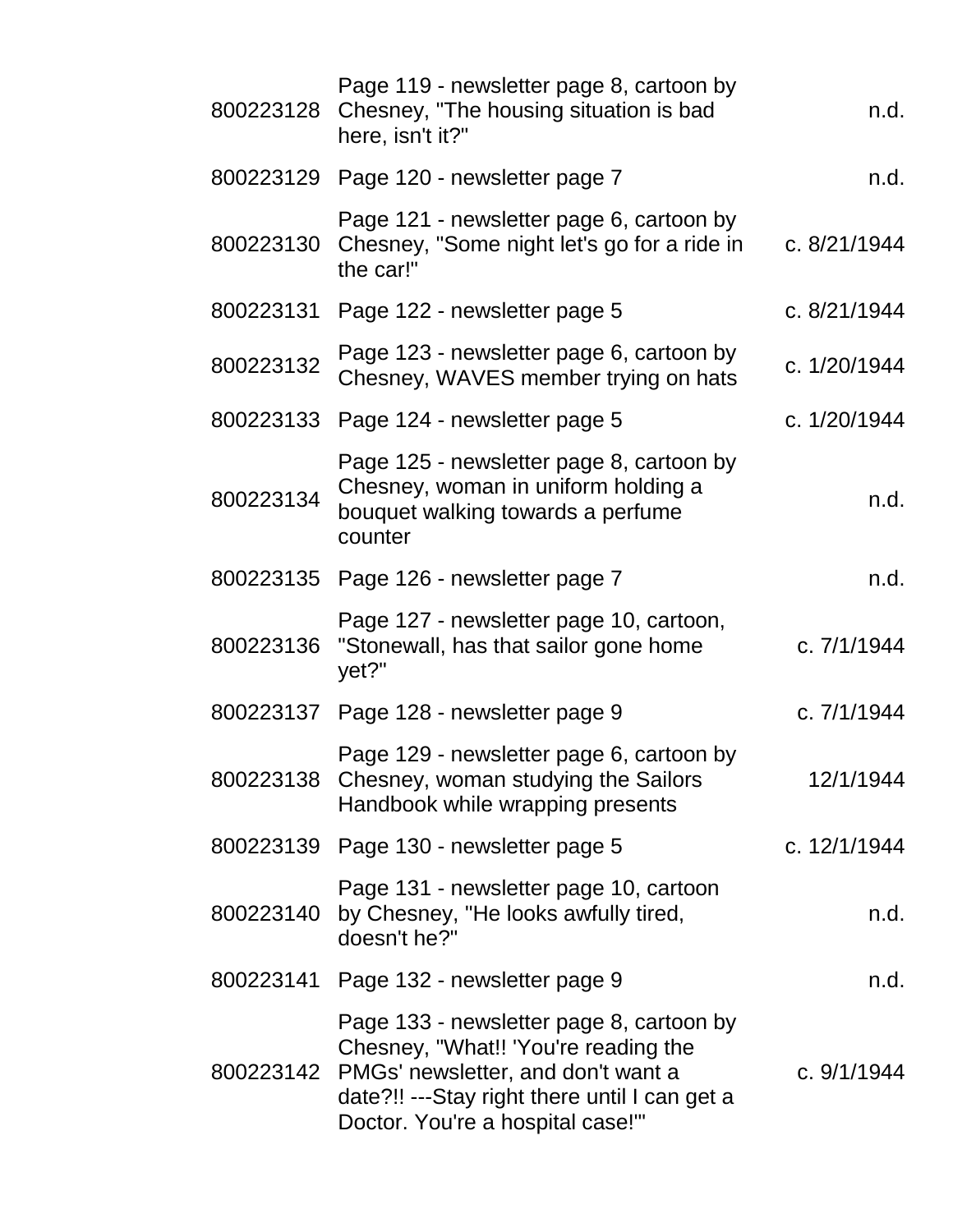|           | 800223143 Page 134 - newsletter page 7                                                                                                                                      | c. 9/1/1944 |
|-----------|-----------------------------------------------------------------------------------------------------------------------------------------------------------------------------|-------------|
| 800223144 | Page 135 - newsletter page 12, cartoon<br>by Chesney, "Sure all sailors are tattooed<br>when they go overseas!"                                                             | c. 2/1/1945 |
|           | 800223145 Page 136 - newsletter page 11                                                                                                                                     | c. 2/1/1945 |
| 800223146 | Page 137 - newsletter page 8, cartoon by<br>Chesney, WAVES member on a ship<br>waving to a man standing on the dock                                                         | n.d.        |
|           | 800223147 Page 138 - newsletter page 7                                                                                                                                      | n.d.        |
| 800223148 | Page 139 - newsletter page 50, cartoon<br>by Chesney, "Uhh! -- Bread and butter<br>Commodore!"                                                                              | n.d.        |
|           | 800223149 Page 140 - newsletter page 49                                                                                                                                     | n.d.        |
| 800223150 | Page 141 - newsletter page 6, cartoon by<br>Chesney, "There's a mistake somewhere,<br>Miss Joy, you're to release a man for<br>combat duty not from!"                       | n.d.        |
| 800223151 | Page 142 - newsletter page 5                                                                                                                                                | n.d.        |
| 800223152 | Page 143 - newsletter page 23, cartoon<br>by Ned White & Bill Camp, man on fork lift<br>lifting a pallet through the roof because he<br>is distracted by a woman walking by | n.d.        |
|           | 800223153 Page 144 - newsletter page 24                                                                                                                                     | n.d.        |
| 800223154 | Page 145 - newsletter page 10, cartoon<br>by Chesney, "Oh! Where did I file that<br>Harper's Bazaar."                                                                       | 1945        |
| 800223155 | Page 146 - newsletter page 9                                                                                                                                                | 1945        |
| 800223156 | Page 147 - newsletter page 8, cartoon by<br>Chesney, "For a while we were afraid<br>there'd be no one to carry on the family's<br>Naval tradition."                         | n.d.        |
|           | 800223157 Page 148 - newsletter page 7                                                                                                                                      | n.d.        |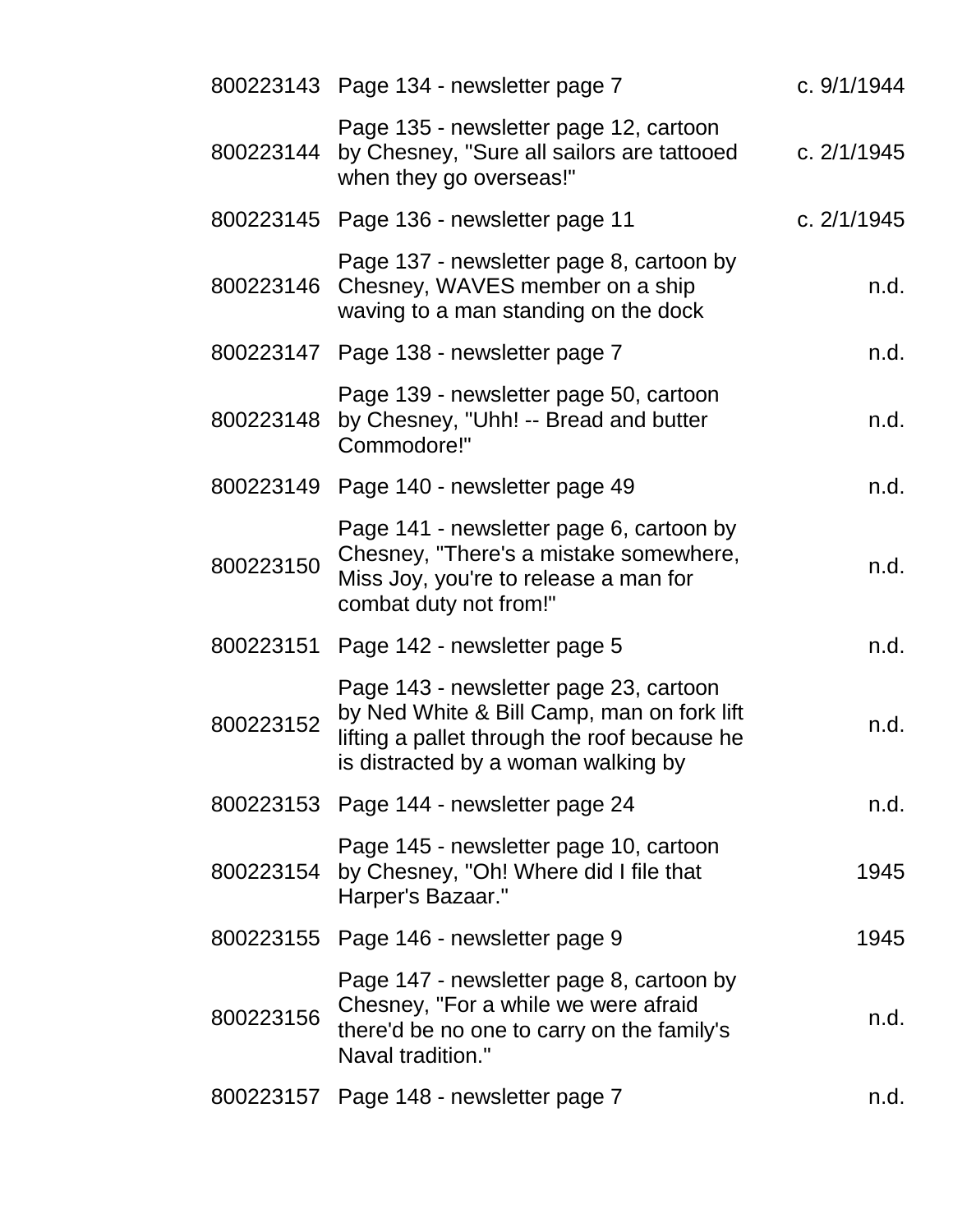| 800223158 | Page 149 - newsletter page 8, cartoon by<br>Chesney, "I hope I send you to sea!!!!"                                                                    | c. 7/20/1944 |
|-----------|--------------------------------------------------------------------------------------------------------------------------------------------------------|--------------|
| 800223159 | Page 150 - newsletter page 7                                                                                                                           | c. 7/20/1944 |
| 800223160 | Page 151 - newsletter page 6, cartoon by<br>Chesney, "WAVES are not government<br>property so they don't have to be<br>guarded!"                       | n.d.         |
| 800223161 | Page 152 - newsletter page 5                                                                                                                           | n.d.         |
| 800223162 | Page 153 - newsletter page 9, cartoon by<br>Chesney, "What do we have to do --<br>present then with the Jap fleet before<br>they'll notice us!"        | n.d.         |
| 800223163 | Page 154 - newsletter page 10                                                                                                                          | n.d.         |
| 800223164 | Page 155 - newsletter page 8, cartoon by<br>Chesney, various sailors including a<br>WAVES member saluting an officer                                   | c. 9/1/1944  |
| 800223165 | Page 156 - newsletter page 7                                                                                                                           | c. 9/1/1944  |
| 800223166 | Page 157 - newsletter page 53, cartoon<br>by Deisel, "No, Tillson! No! We are not<br>preserving WAVES for the Reserve<br>Fleet!"                       | n.d.         |
| 800223167 | Page 158 - newsletter page 54                                                                                                                          | n.d.         |
| 800223168 | Page 159 - newsletter page 4, cartoon by<br>Deisel, "Introducing Earnest"                                                                              | 1/1946       |
| 800223169 | Page 160 - newsletter page 3, Monthly<br>Newsletter, Volume 10, Number 1                                                                               | 1/1946       |
| 800223170 | Page 161 - newsletter page 19, cartoon<br>by Deisel & Marsdem, "There was a time<br>when Earnest could distribute work he<br>thought he should. $[]$ " | n.d.         |
| 800223171 | Page 162 - newsletter page 20                                                                                                                          | n.d.         |
| 800223172 | Page 163 - newsletter page, cartoon by<br>Deisel & Doran, Earnest hanging on a<br>ladder off the side of a ship                                        | n.d.         |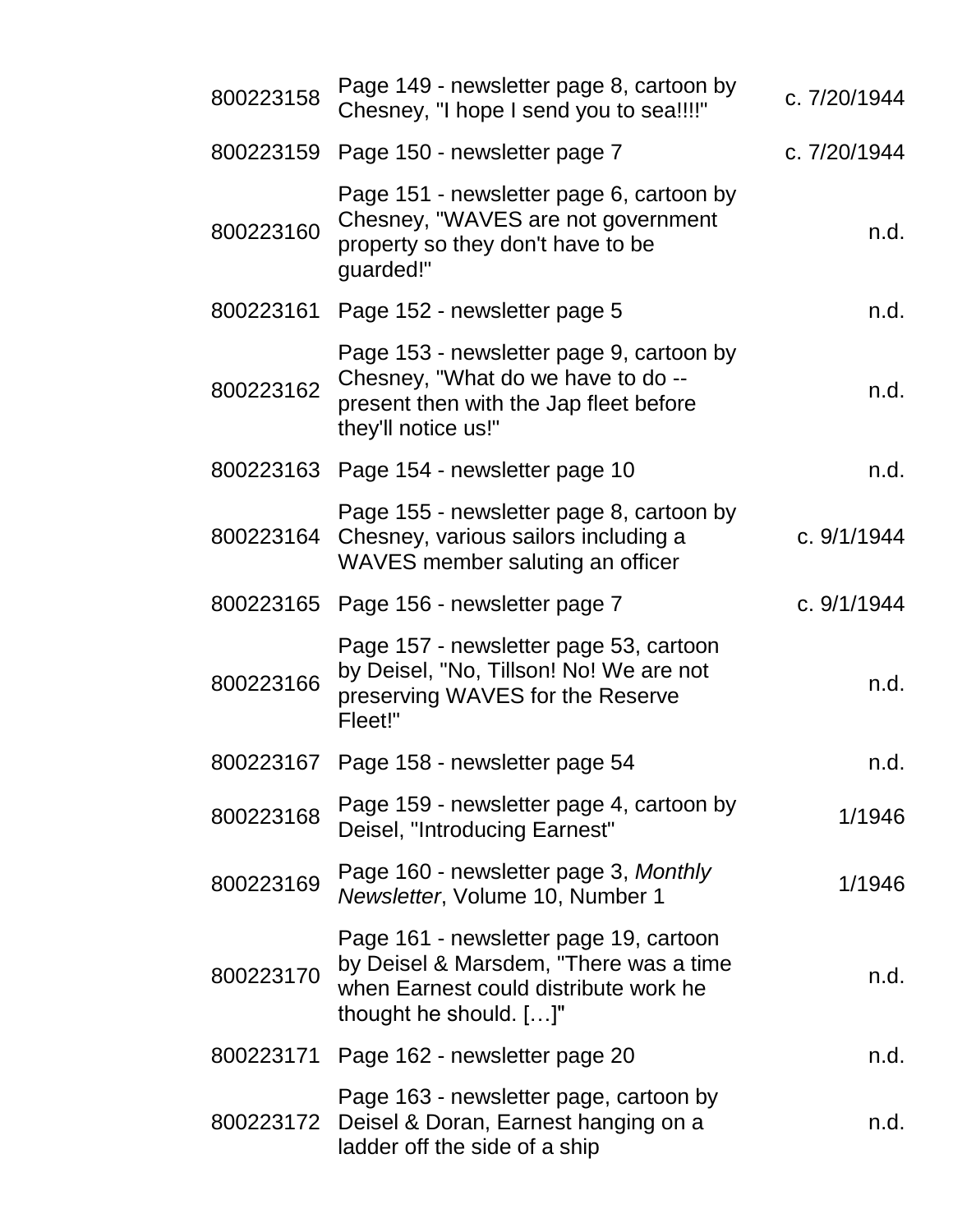| Page 164 - newsletter page, "Today is the<br>800223173 tomorrow you worried about yesterday,<br>an all is well."         | n.d. |
|--------------------------------------------------------------------------------------------------------------------------|------|
| Page 165 - newsletter page, cartoon by<br>800223174 Deisel & Doran, "A ship's cloack is a<br>dandy item. []"             | n d  |
| Page 166 - newsletter page, "The man<br>800223175 who is always watching the clock, will<br>always be one of the hands!" | n d  |

# **Series Three: Ephemera, 1939-1946**

| 1              | 5                   |           | <b>Ephemera</b>                                                           | 1946, n.d. |
|----------------|---------------------|-----------|---------------------------------------------------------------------------|------------|
|                |                     |           | 800223176 Certificate of Adoption                                         | 6/4/1946   |
|                |                     | 800223177 | Hard Trust Company card                                                   | 1946       |
|                |                     | 800223178 | "Midshipman's Night Dream" - originally<br>folded inside the Capstan book | n.d.       |
|                |                     | 800223179 | Ruler - Max Adler Co., Complete Navy<br><b>Outfitters</b>                 | n.d.       |
|                |                     | 800223249 | "Kirk's Lament" - originally folded inside<br>the song book               | n.d.       |
|                | <b>No</b>           |           |                                                                           |            |
|                | folder              |           | <b>Publications</b>                                                       | 1939       |
|                |                     | 800223180 | Naval Customs, Traditions, and Usage by<br>Leland P. Lovette              | 1939       |
| $\overline{2}$ | <b>No</b><br>folder |           | <b>Publications</b>                                                       | 1940       |
|                |                     | 800223181 | The Bluejackets Manual, tenth edition                                     | 1940       |
| $\overline{2}$ | 1                   |           | <b>Publications</b>                                                       | 1945       |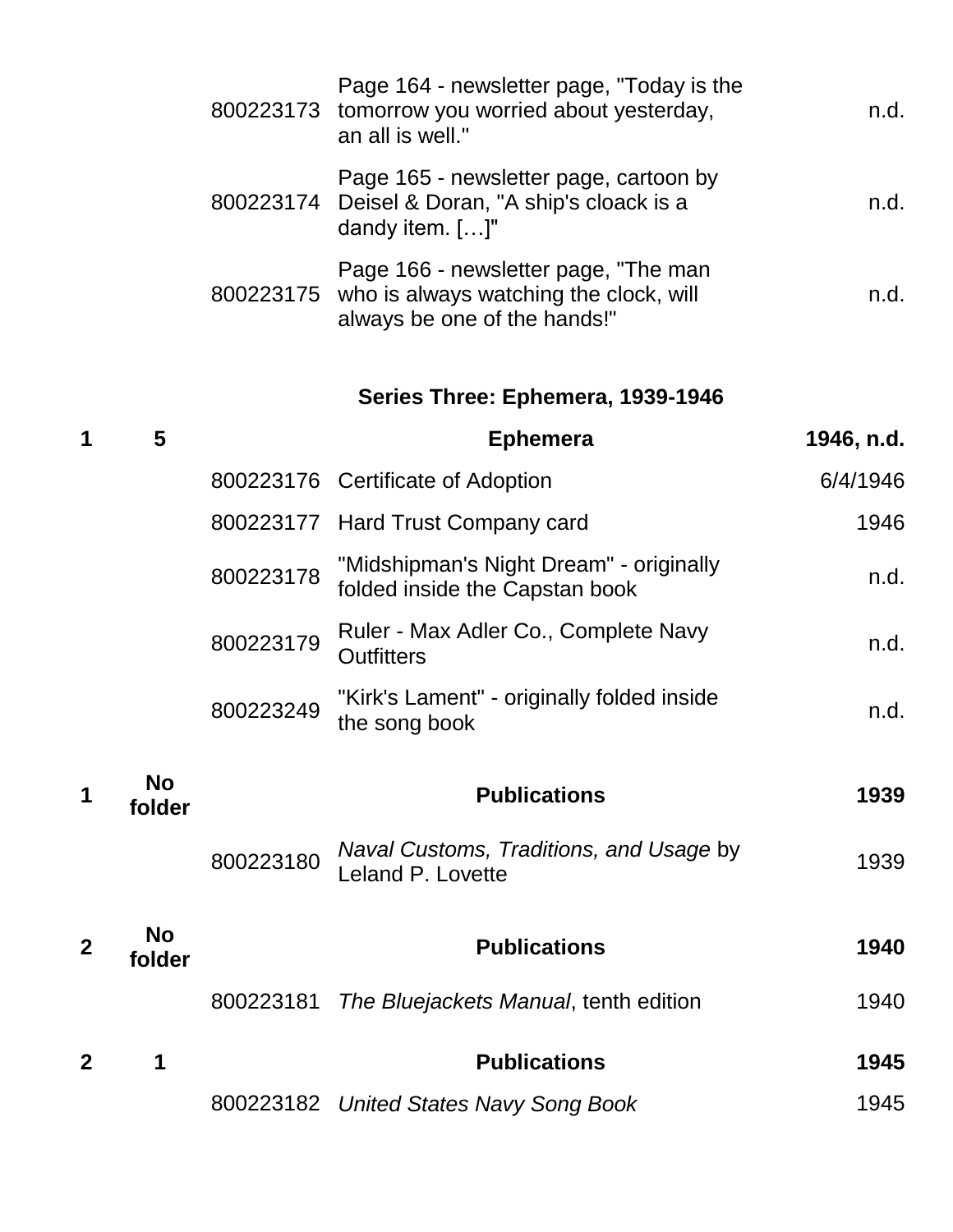| $\overline{2}$ | $\overline{2}$ |           | <b>Publications</b>                                                                                                                                                                                                                                                                                            | 1945       |
|----------------|----------------|-----------|----------------------------------------------------------------------------------------------------------------------------------------------------------------------------------------------------------------------------------------------------------------------------------------------------------------|------------|
|                |                | 800223183 | <b>Bureau of Naval Personnel Information</b><br>Bulletin, Number 336                                                                                                                                                                                                                                           | 3/1945     |
|                |                | 800223184 | <b>Bureau of Naval Personnel Information</b><br><b>Bulletin, Number 338</b>                                                                                                                                                                                                                                    | 5/1945     |
|                |                | 800223185 | <b>Bureau of Naval Personnel Information</b><br>Bulletin, Number 339                                                                                                                                                                                                                                           | 6/1945     |
| 2              | 3              |           | <b>Photocopies</b>                                                                                                                                                                                                                                                                                             | n.d.       |
|                |                | 800223186 | Photocopy of black and white photo - men<br>in uniform, eight standing with one sitting<br>in front                                                                                                                                                                                                            | n.d.       |
|                |                | 800223187 | Photocopy of four black and white<br>pictures - (top left) sailors on a ship, Kent<br>circled bottom right corner; (top right)<br>sailors on a ship; (bottom left) sailors on<br>deck with weapons; (bottom right) sailors<br>on deck firing a weapon                                                          | n.d.       |
|                |                | 800223188 | Photocopy of five black and white pictures<br>- (top left) sailors working on deck; (top<br>middle) sailors on deck with the helm in<br>the background; (top right) lifeboats lined<br>up on a ship deck; (bottom left) a sailor in<br>the crow's nest; (bottom right) view<br>looking down onto the ship deck | n.d.       |
|                |                | 800223189 | Photocopy of The Milwaukee Journal<br>photograph of the USS Wilmette,<br>originally 11/2/1946                                                                                                                                                                                                                  | n.d.       |
|                |                | 800223190 | Photocopy of photograph titled "Naval<br>Trainees at N.D. Hear Victory-Day Talks."                                                                                                                                                                                                                             | n.d.       |
| 2              | 4              |           | <b>Photographs</b>                                                                                                                                                                                                                                                                                             | 1945, n.d. |
|                |                | 800223191 | Black and white photograph - caption on<br>back reads "Roommates - Notre Dame.<br>Robert "Ruthless" Kulp, George "Chopin"<br>Kullberg, Bull "Right and Left" Vickers,<br>Friend. Oct '45"                                                                                                                      | 10/1945    |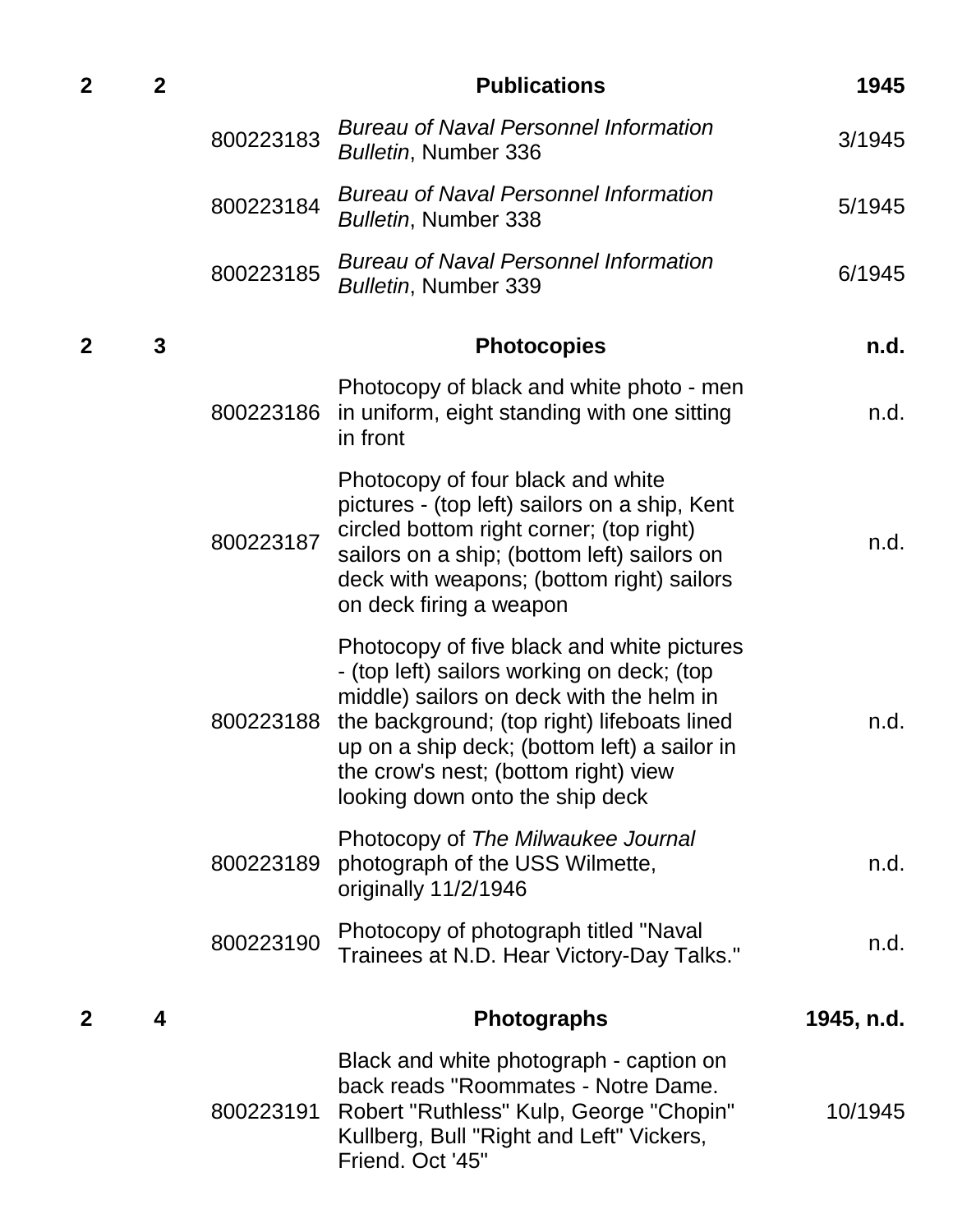| 800223192 | Black and white photograph - men in<br>sailor uniforms, caption on back reads<br>"Same as other"       | n.d.     |
|-----------|--------------------------------------------------------------------------------------------------------|----------|
| 800223193 | Black and white photograph - headshot of<br>sailor, caption on back reads "Roommate<br>Ottie L. Kuehn" | n.d.     |
| 800223194 | Black and white photograph - headshot of<br>sailor; removed from Capstan book                          | n.d.     |
| 800223195 | Black and white photograph - headshot of<br>sailor; removed from Capstan book                          | n.d.     |
| 800223196 | Black and white photograph - headshot of<br>man; removed from Capstan book                             | n.d.     |
| 800223197 | Black and white photograph - headshot of<br>man; removed from Capstan book                             | n.d.     |
| 800223198 | Black and white photo proof - headshot of<br>Kent in uniform                                           | n.d.     |
| 800223199 | Black and white photo proof - headshot of<br>Kent in uniform                                           | n.d.     |
| 800223200 | Black and white photo proof - headshot of<br>Kent in uniform                                           | n.d.     |
| 800223201 | Black and white photograph - a ship                                                                    | n.d.     |
| 800223248 | Black and white photograph - headshot of<br>man; removed from Capstan book                             | n.d.     |
|           |                                                                                                        |          |
|           | <b>Series Four: Oversized Materials, Bulk</b><br>1945-1946, 1995                                       |          |
| 800223202 | The Badger Navy News, Number 92                                                                        | 4/1/1945 |
| 800223203 | The Daily Cardinal, University of<br>Wisconsin, Madison, Volume 54, Number<br>118                      | 5/8/1945 |
| 800223250 | The Wisconsin State Journal, Extra<br>edition                                                          | 5/8/1945 |